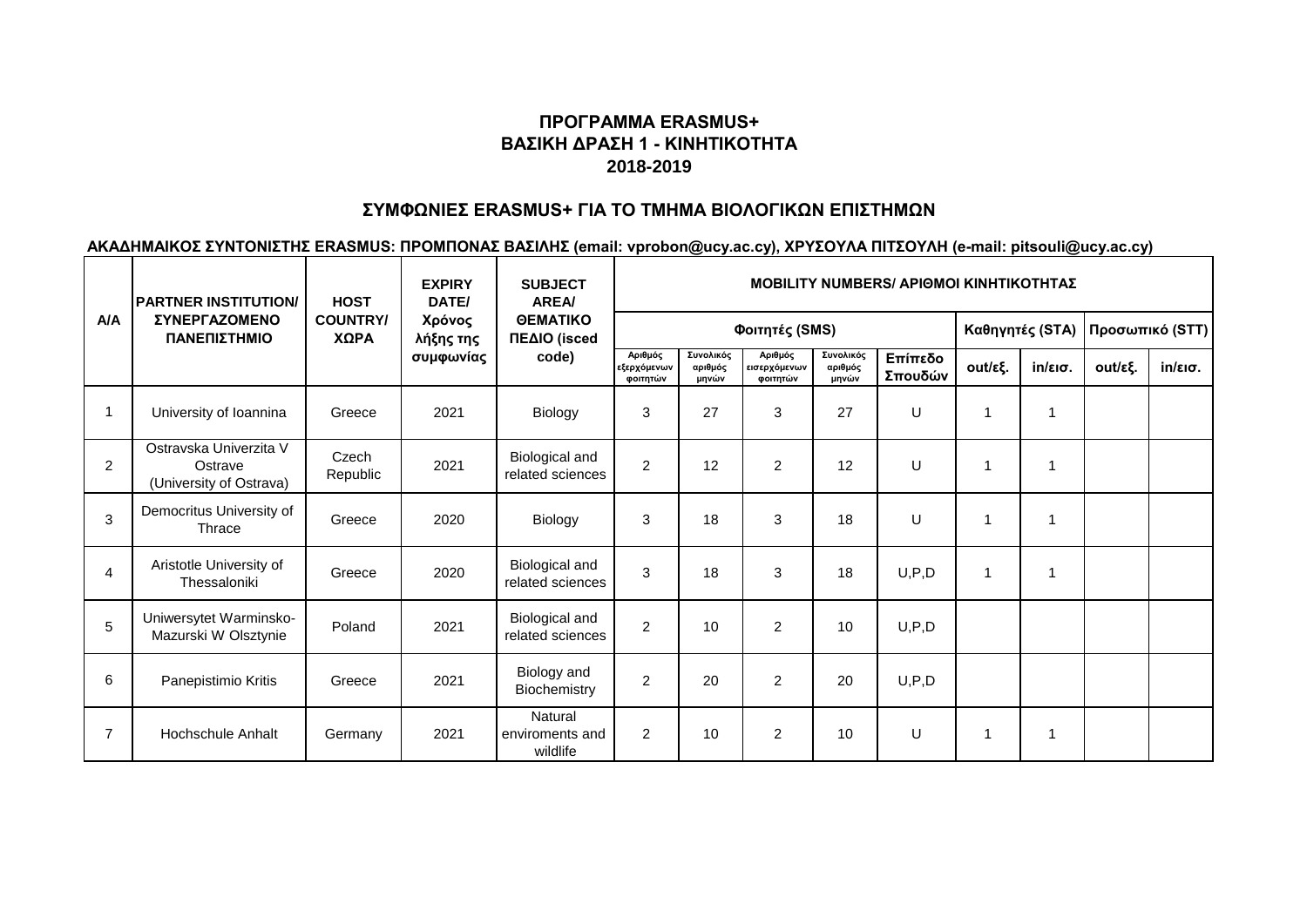# **ΠΡΟΓΡΑΜΜΑ ERASMUS+ ΒΑΣΙΚΗ ΔΡΑΣΗ 1 - ΚΙΝΗΤΙΚΟΤΗΤΑ 2018-2019**

### **ΣΥΜΦΩΝΙΕΣ ERASMUS+ ΓΙΑ ΤΟ ΤΜΗΜΑ ΒΙΟΛΟΓΙΚΩΝ ΕΠΙΣΤΗΜΩΝ**

**ΑΚΑΔΗΜΑΙΚΟΣ ΣΥΝΤΟΝΙΣΤΗΣ ERASMUS: ΠΡΟΜΠΟΝΑΣ ΒΑΣΙΛΗΣ (email: vprobon@ucy.ac.cy), ΧΡΥΣΟΥΛΑ ΠΙΤΣΟΥΛΗ (e-mail: pitsouli@ucy.ac.cy)**

| <b>A/A</b> | <b>PARTNER INSTITUTION/</b><br>ΣΥΝΕΡΓΑΖΟΜΕΝΟ<br>ΠΑΝΕΠΙΣΤΗΜΙΟ | <b>HOST</b><br><b>COUNTRY/</b><br>ΧΩΡΑ | <b>EXPIRY</b><br>DATE/<br>Χρόνος<br>λήξης της | <b>SUBJECT</b><br><b>AREA</b><br><b>OEMATIKO</b><br>ΠΕΔΙΟ (isced<br>code) | <b>MOBILITY NUMBERS/ APIOMOI KINHTIKOTHTAZ</b> |                               |                                     |                               |                    |                 |                   |         |                   |  |
|------------|--------------------------------------------------------------|----------------------------------------|-----------------------------------------------|---------------------------------------------------------------------------|------------------------------------------------|-------------------------------|-------------------------------------|-------------------------------|--------------------|-----------------|-------------------|---------|-------------------|--|
|            |                                                              |                                        |                                               |                                                                           |                                                |                               | Φοιτητές (SMS)                      | Καθηγητές (STA)               |                    | Προσωπικό (STT) |                   |         |                   |  |
|            |                                                              |                                        | συμφωνίας                                     |                                                                           | Αριθμός<br>εξερχόμενων<br>φοιτητών             | Συνολικός<br>αριθμός<br>μηνών | Αριθμός<br>εισερχόμενων<br>φοιτητών | Συνολικός<br>αριθμός<br>μηνών | Επίπεδο<br>Σπουδών | out/εξ.         | $in/\epsilon$ ισ. | out/εξ. | $in/\epsilon$ ισ. |  |
| 8          | University of Ljubljana                                      | Slovenia                               | 2021                                          | Biology and<br>Biochemistry                                               | $\overline{2}$                                 | 20                            | 2                                   | 20                            | U, P, D            |                 | $\mathbf{1}$      |         |                   |  |
| 9          | Universidad de A Coruna                                      | Spain                                  | 2021                                          | Biology and<br>Biochemistry                                               | $\mathbf{3}$                                   | 30                            | 3                                   | 30                            | U, P, D            |                 | $\mathbf{1}$      |         |                   |  |
| 10         | University of Patras                                         | Greece                                 | 2021                                          | Biological and<br>related sciences                                        | 3                                              | 18                            | 3                                   | 18                            | U, P, D            |                 | $\mathbf{1}$      |         |                   |  |
| 11         | University of Pavia                                          | Italy                                  | 2021                                          | Biology and<br>Biochemistry                                               | $\overline{1}$                                 | 6                             |                                     | 6                             | U, P, D            |                 | $\mathbf{1}$      |         |                   |  |
| 12         | University of lasi                                           | Romania                                | 2021                                          | Biology and<br>Biochemistry                                               | 3                                              | 18                            | 3                                   | 18                            | U, P, D            | 2               | $\overline{2}$    |         |                   |  |
| 13         | Adam Mickiewicz<br>University                                | Poland                                 | 2020                                          | Biology                                                                   | 4                                              | 20                            | 4                                   | 20                            | U.P                | 2               | 2                 |         |                   |  |
| 14         | Université d'Artois                                          | France                                 | 2021                                          | Biology                                                                   | 2                                              | 10                            | $\overline{2}$                      | 10                            | U                  |                 | $\mathbf{1}$      |         |                   |  |